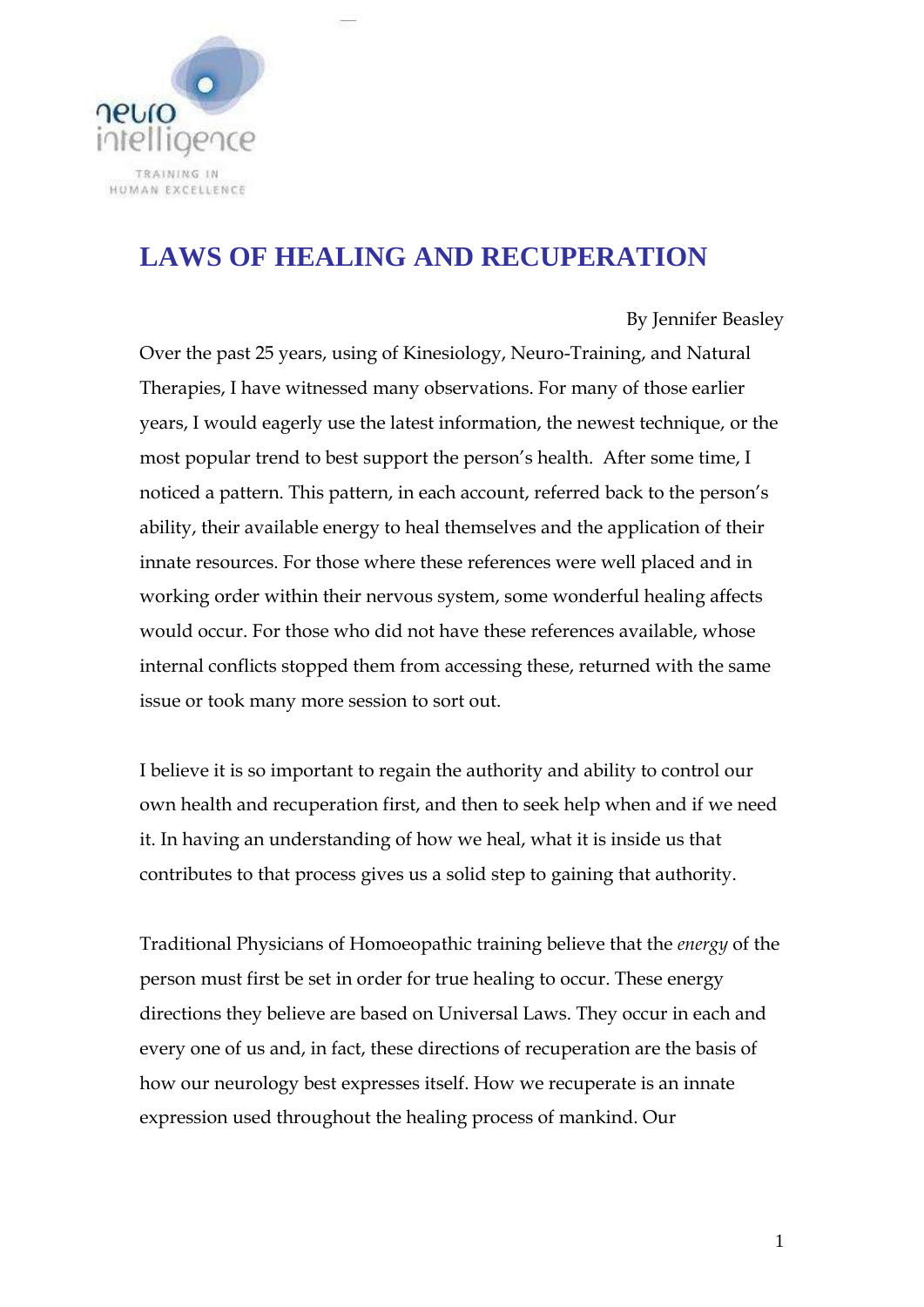development of health is best understood through understanding the Laws of Healing rather than techniques, protocols, regimes or other cultural habits.

When it comes to healing, health and recuperation, I notice that not enough emphasis can be placed upon the importance of the universal '*law of direction of cure'*. (Kent).

Homoeopathic physicians when they refer to cure, refer to the 'complete eradication of disease states and consequently the complete eradication of the symptoms for long term, and a return to a condition of normal, vigorous health'. (Organon of Medicine). (*Note the word cure as quoted by Kent please read as 'recuperation')*

Homoeopathic physicians have found over many years that the understanding of this great law has proven of great value in this process of healing, in that we as individuals and as wellness practitioners must know whether we are proceeding in this manner or not. In knowing where our healing process is at any given time, gives a higher possibility to long term healing and not merely palliating or suppressing symptoms.

Without the understanding and knowing of these existing laws and without applying Kinesiology to find those options, would only leave us using a trial and error method.

Kents lectures quotes from Dr Samuel Hanhemann's Organon of Medicine: *"All chronic diseases have their first manifestations upon the surface, then travel to the inner parts of man. If the symptom is 'thrown' back or stopped by whatever means, the patient appears to recover, but does not, it is only suppressed".* 

As observation by these great physicians became focused upon the unfolding of the laws of healing, other regularities in reaction were discovered and the law, pertaining to the **direction** of cure, was formulated as follows: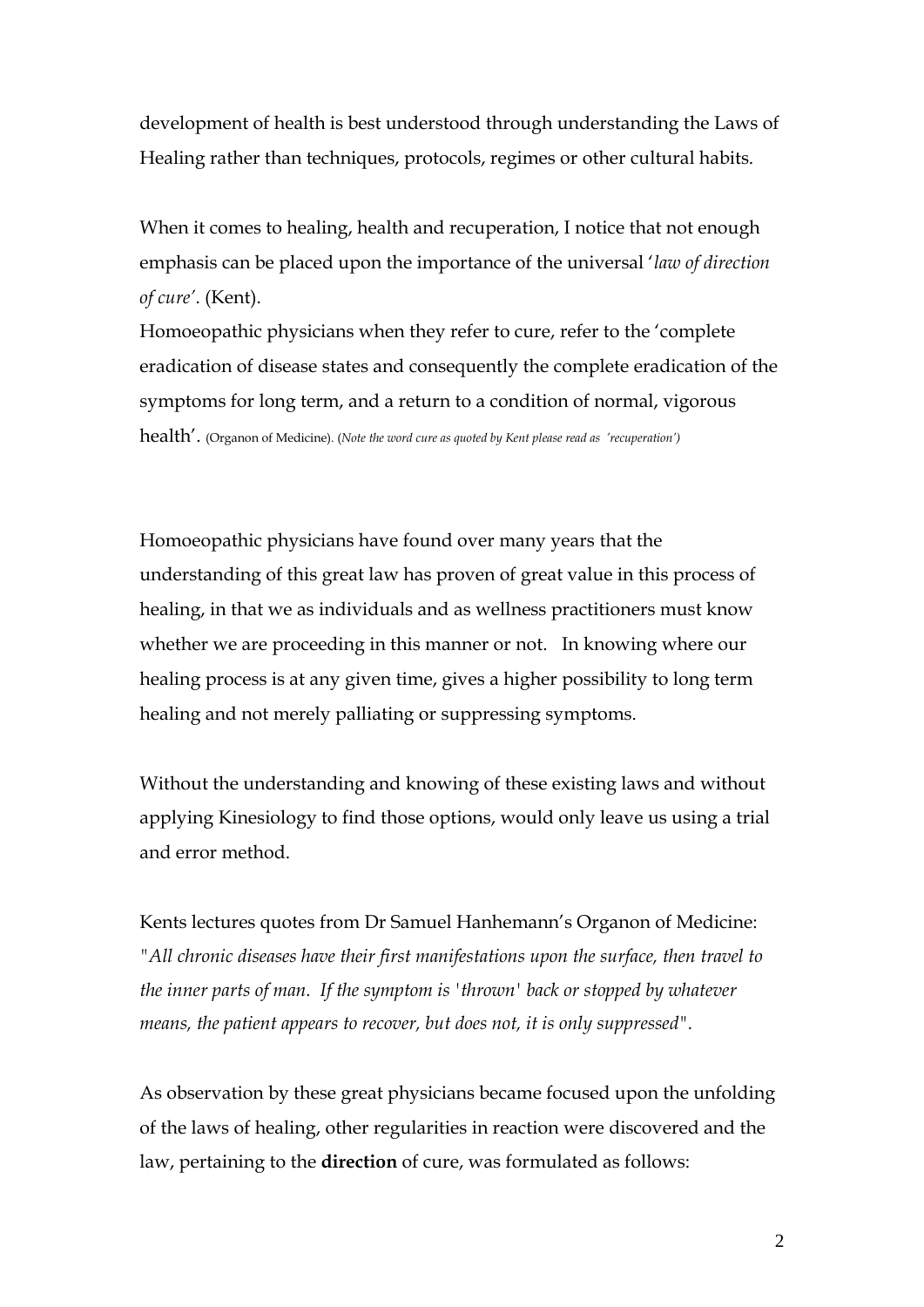## **ACTION/REACTION**

When something occurs, there is always some kind of ripple affect. Toward it, or against it. In the simplest form, for example, you are spoken to (an action) and your reaction is to answer (or not answer for that matter). Another example is the action of the breeze, a movement of force against the leaves of a tree. The tree reacts by either bending with the wind or snapping against its force. Either way, there is an action followed by a reaction in each and every example of life.

## *Even every action the body registers creates some type of reaction.*

This law is very important to the art of healing. A great misconception in the health and wellness industry is that the preparations or the practitioners are the source of the healing. This is easy to do if we don't understand the true source of that healing. All healing starts within, and yet you cannot force anyone to be well. It could be easy to say that the preparation or the healing session did the healing but the only thing it provided was an element within the person in which to heal themselves. The best we can do as wellness practitioners, is **create an environment where the innate healing intelligence of the person can do its work easily.**

Our body, our neurology is designed to survive the best way it can. As a consequence it will develop a series of defense mechanisms that are on alert at different times in different circumstances. Because of the association between the defense mechanisms and thoughts, our thoughts can trigger defenses even at the wrong times. When this situation continues the person becomes exhausted very quickly by defending themselves against no one. In turn we begin to produce symptoms are a result. We think they are sabotage programs or a way of being self destructive, but for the large part, they are the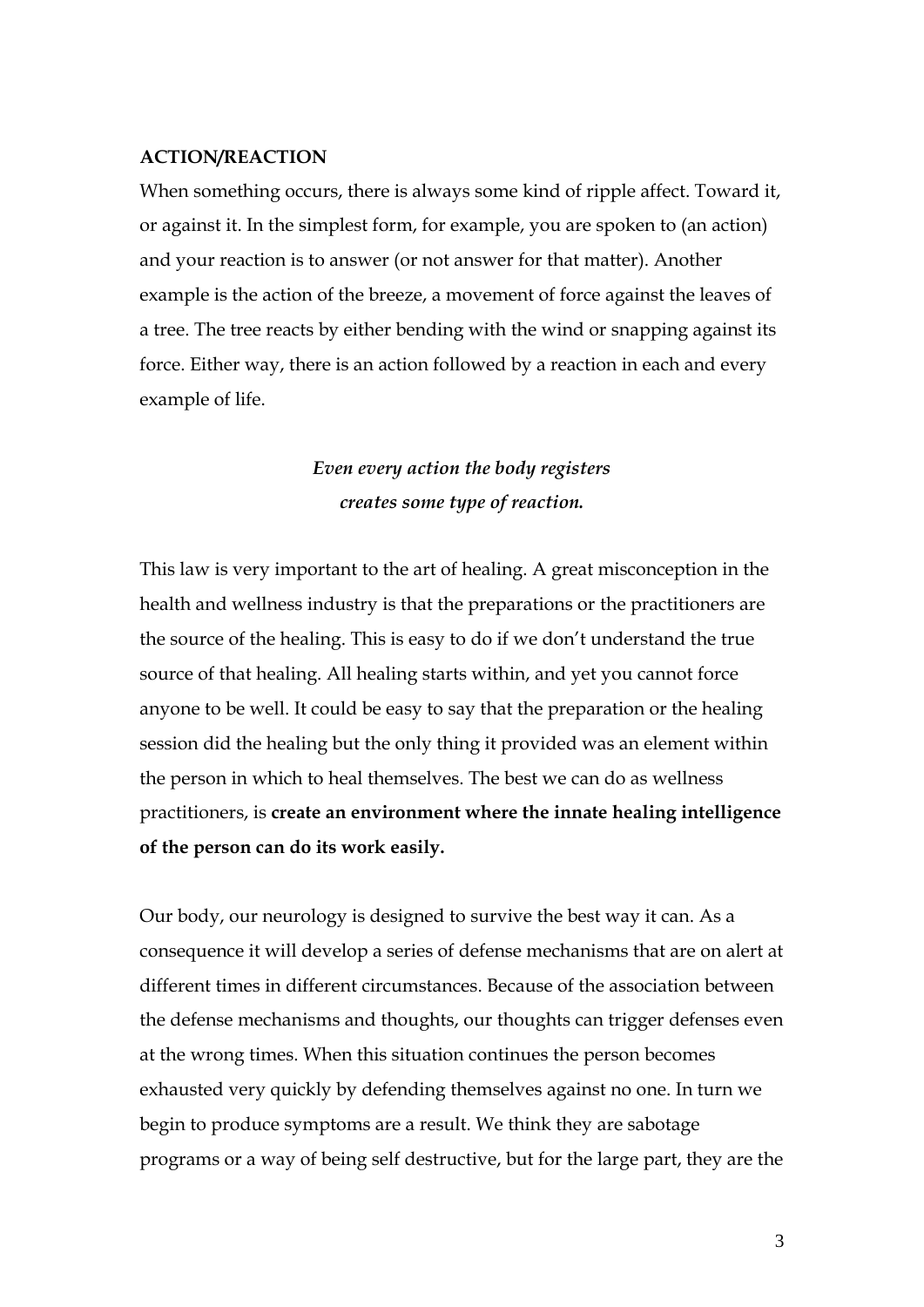symptoms of the conflict we are in, projected into our world (drama for example) or expressed through our body becoming sick.

The art of healing comes with knowing what type of challenge to use to elicit a positive response. The right Action can be used to redirect our defense mechanisms to help healing take place, by reacting in an appropriate way for healing. Every action the body registers creates some type of reaction.

With the constant barrage of actions that our bodies perceive as threatening in every day living, we can easily become reactive to all sorts of events in our lives. Thoughts, perceived thoughts, feelings, toxins, food, artificial substances, even genetic modified food. This creates a constant energy drain through the day. This within itself can be enough to create an environment where disease can develop. We become stuck in the action reaction cycle that is unhealthy for us. It feels like we are going around in circles, because we are.

The law of Action/Reaction has great significance in the healing processes. Homoeopathic physicians use this law to observe an aggravation or healing crises occurring within a person after dosing with the appropriate homeopathic preparation.

As we learn to recognize these responses and practice them we become able to heal effectively at a subconscious level.

## **LIKE CURES LIKE**

The previous notes on Action/Reaction naturally lead to the recognition of the principle that Like cures Like. The correction for an allergy could be to use a homeopathic form of the food causing the body's reactions. Looking at this from a larger perspective we see that these common and reproducible laws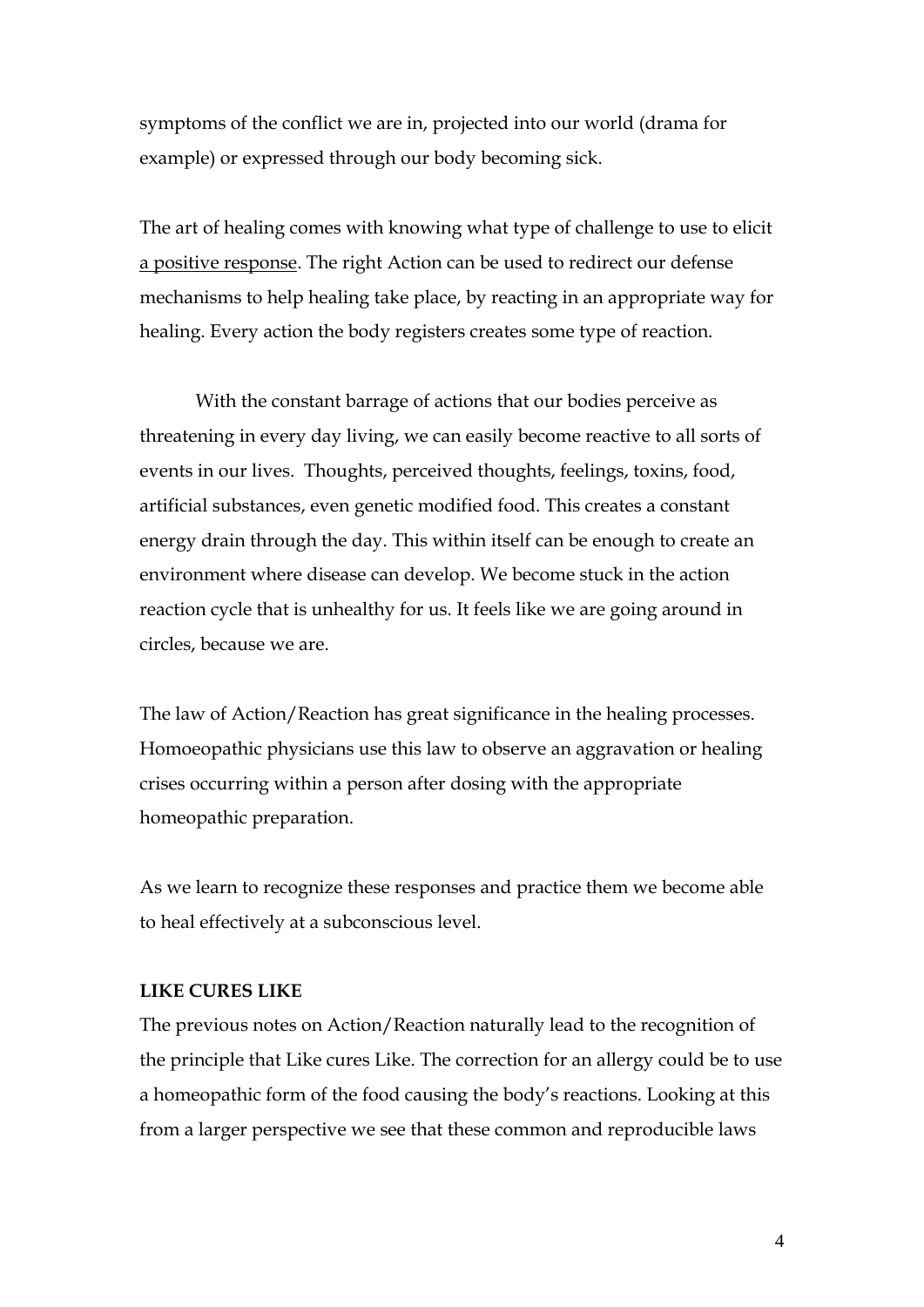exist outside of our beliefs and values, yet have to affect all of them to some degree.

If a healthy person is given too much of any food or substance, he or she will develop symptoms of having too much of the food. Likewise if the same person were given a homeopathic preparation over a period of time he or she would develop even more obvious symptoms peculiar to that preparation. This is how the symptoms of the preparations became known, and still today, the same symptoms can be produced in people using the same preparations.

**No two energy patterns can exist in the same place at the same time.** When a homeopathic preparation or any other appropriate preparation, is given that matches exactly the energy pattern that is causing the problematic symptoms, those symptoms go away. This raises the question of different strengths of energy patterns. It is possible to recreate the energy patterns that cause the symptoms in ways other than homeopathic preparations. It requires much more activity of the conscious mind to help construct the picture that matches exactly that of the adverse energy pattern. If this can be done the results are simply amazing, as they are too when a homeopathic preparation matches perfectly with the adverse energy pattern.

One of the problems with identifying this law exactly is that the energy of an illness picture is "mixed" with the energy picture of the person and has to be differentiated before the most appropriate preparation can be given. This is why much symptom analysis is done in Homoeopathy. The desire there is to recognize the symptoms of the illness and so be better able to choose a preparation that produces those same symptoms in a healthy person. Sometimes, it would follow, it could be something other than a homoeopathic preparation that may match the energy pattern of the problem better. Perhaps a Herb or Vitamin or Emotional release or something else even more obscure could be the preparation for that person for that problem for that time.

5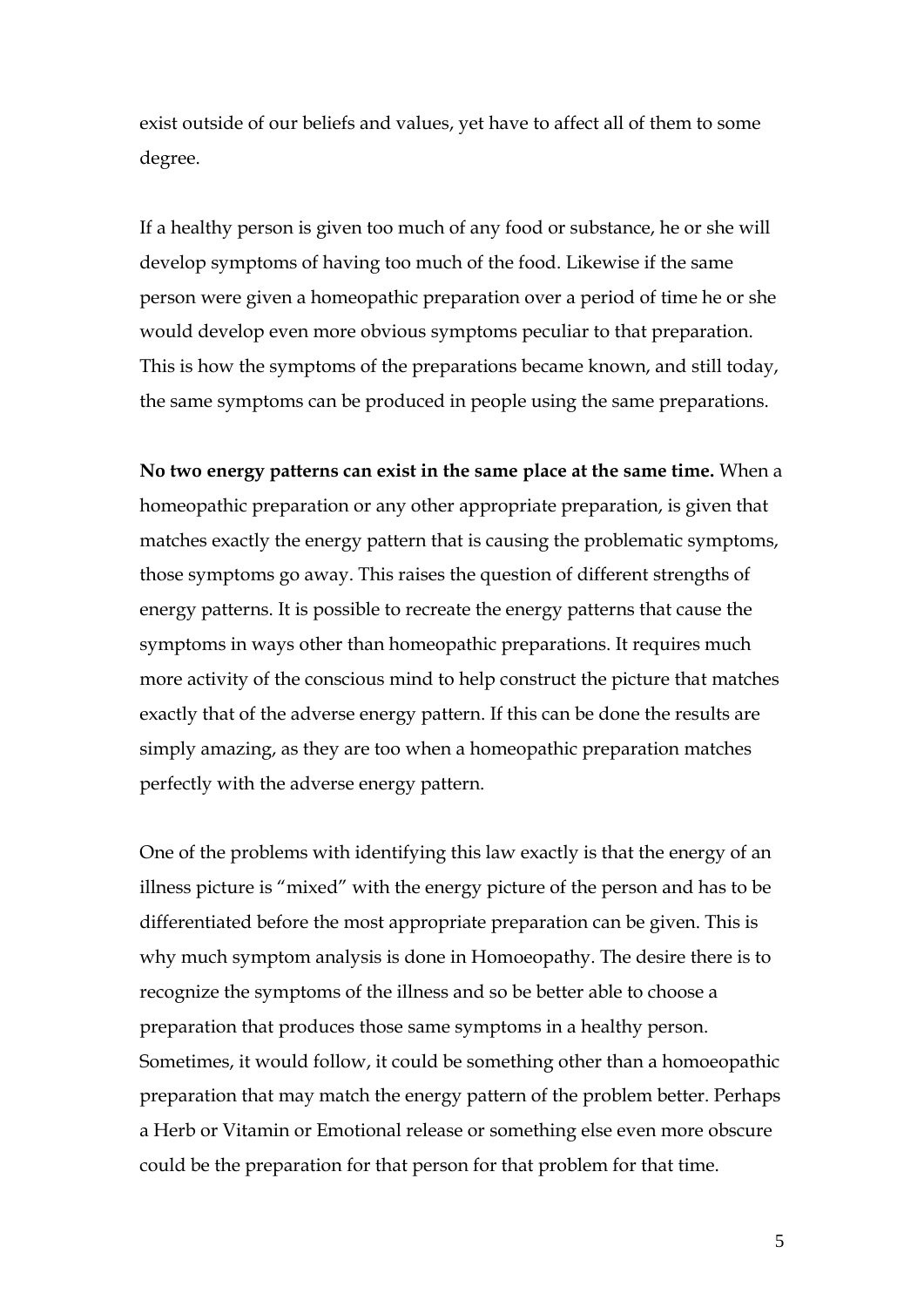Without the use of Kinesiology to find those options we would have to use the old trial and error method.

## **HERING'S LAW OF CURE**

Not enough emphasis can be placed upon the importance of the law of direction of cure of diseased states. By cure we mean the complete eradication of disease states and consequently the complete eradication of the symptoms, and a return to a condition of normal, vigorous health.

The energy of the person must first be set in order by the matching correction. The understanding of this great law of cure has proven of inestimable value in this process, in that we have to know definitely whether we are proceeding in the manner that will lead to ultimate cure of the client, or whether we are merely palliating or suppressing conditions.

## **IMPROVEMENT AND CURE COME FROM WITHIN OUTWARD.**

Just as no growth and development can take place from outside inward, so no hope of cure can be held that moves in a contrary direction. Growth and development and cure are centrifugal and never centripetal. **SYMPTOMS DISAPPEAR FROM ABOVE DOWNWARD; COMPLAINTS GO FROM AN IMPORTANT ORGAN TO A LESS IMPORTANT ORGAN; SYMPTOMS DISAPPEAR IN THE REVERSE ORDER OF THEIR APPEARANCE.**

One of the best illustrations is the rheumatic fever. This is a case where the joints of the extremities are first attacked, next the joints nearer the body, and presently we find the heart involved. This is the natural order of the onset of the symptoms. Now if we relieve the symptoms appearing in the extremities, are we approaching a cure? Consider the vital organs that are in danger, if they are not already attacked.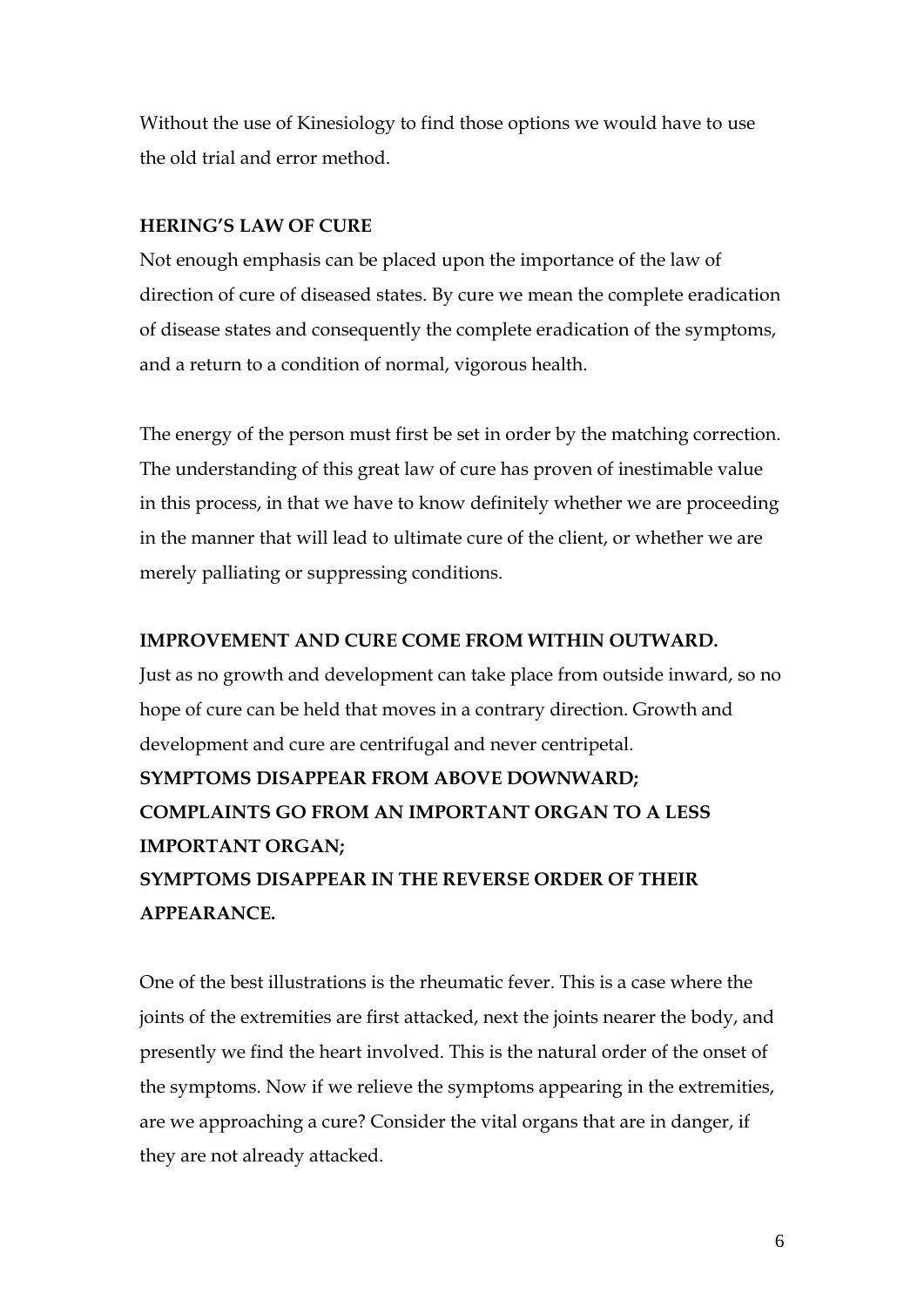But under the application of the carefully selected homoeopathic preparation the more important organs are the first to be freed (being the last organs to be attacked) and gradually the manifestations recede to the extremities, the first to be attacked.

As observation became focused upon the unfolding of the law of cure, other regularities in reaction were discovered and a second law of cure, this time pertaining to the **direction** of cure, was formulated as follows:

**1. CURE TAKES PLACE FROM ABOVE DOWNWARD,** 

**2. FROM WITHIN OUTWARD,** 

**3. FROM AN IMPORTANT ORGAN TO A LESS IMPORTANT ORGAN; 4. SYMPTOMS DISAPPEAR IN THE REVERSE ORDER OF THEIR APPEARANCE, THE FIRST TO APPEAR BEING THE LAST TO DISAPPEAR.**

**Simple disappearance of symptoms is by no means cure;** symptoms often have periods of recurrence, but no true cure has ever been observed that did not follow the law of direction. The necessity of constant study of the philosophy that underlies homoeopathy becomes more and more apparent if practitioners would be masters of their work. If one can know that they are proceeding in the right direction, it gives patience and the courage to wait for events, knowing the prognosis is favorable and the work is effective.

Written by: Jennifer Beasley

Practitioner and teacher of Neuro Training, Kinesiology, Naturopathy, Jenni is recognized nationally and internationally as a speaker and lecturer. Other qualifications include:

Jennifer Beasley, a Neuro-Trainer, Kinesiologist and Naturopath, is a highly skilled practitioner who is passionate about alleviating both physical and mental barriers so people can feel healthy and stress-free.

Well known and respected in her field, Jennifer has practiced for 28 years throughout Australia. She has two clinics and a college campus operating to give patients and students one-on-one support. In Melbourne (Lilydale) and Northern NSW (Lismore). As the Director of Kinesiology Info and Neuro-Intelligence Institute, Jenni has travelled not only throughout Australia during this time but also written many articles on the natural laws of recuperation and healing, recuperation to vaccination damage, and stress defusion.